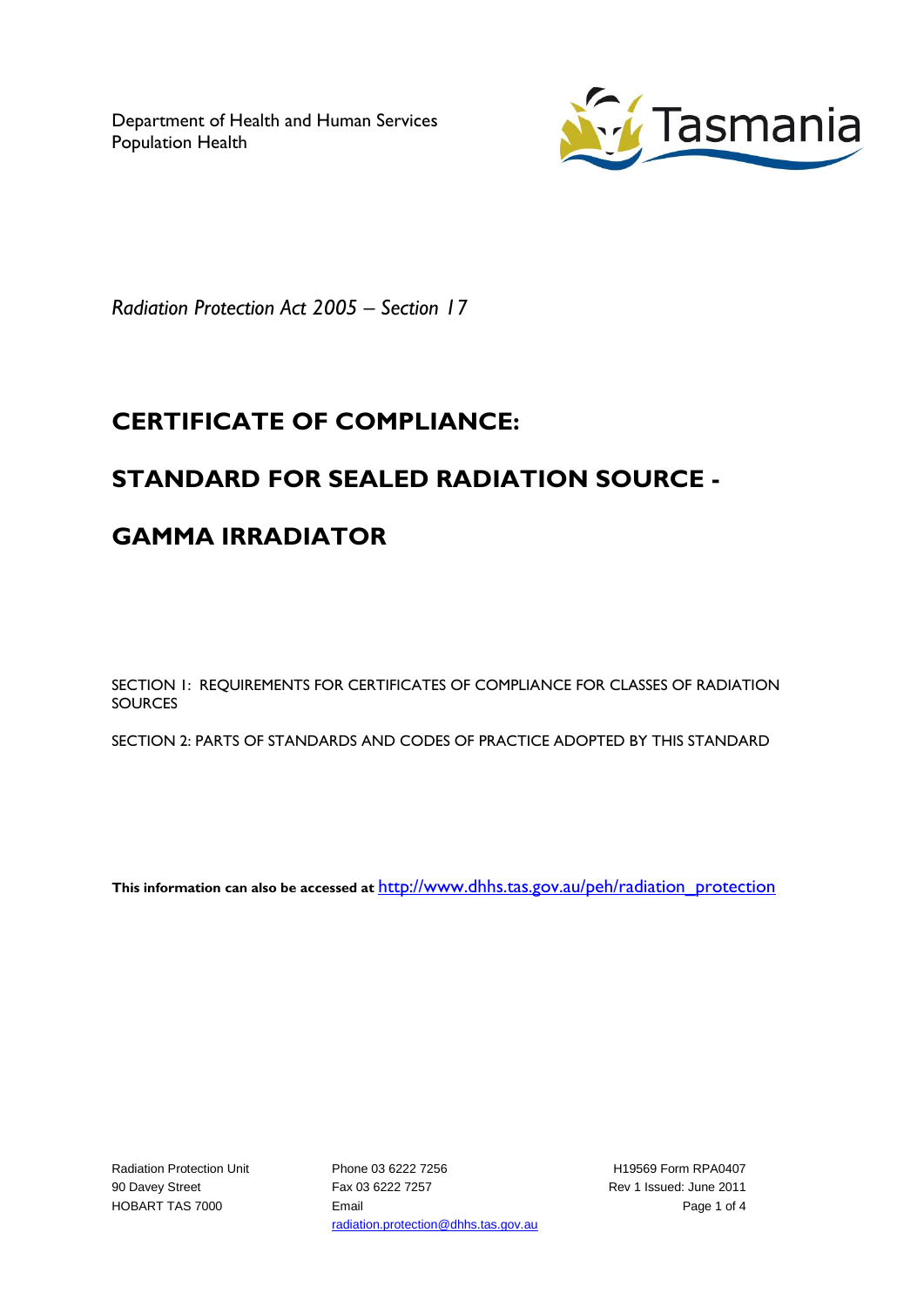#### **Section 1 –** REQUIREMENTS FOR CERTIFICATES OF COMPLIANCE FOR CLASSES OF RADIATION SOURCES.

**This Standard is to be used when assessing Radiation Sources, classified by Radiation Protection Act 2005 licences as "Sealed Irradiator", for the purpose of issuing a certificate of compliance.** 

**Note: This standard only applies to "dry source storage" irradiators.**

**In order for a certificate of compliance to be issued the Radiation Source must be shown to fully comply with the requirements in Section 2.**

**† Where an item was demonstrated to comply at the time of manufacture or supply, ongoing compliance for that item may be stated only if it is reasonable to assume there has been no change, modification, damage or unacceptable wear and tear to that item since the time of manufacture.** 

**The requirements in Section 2 are based on the following:**

*ANSI American National Standard N433.1 "*Safe design and use of self-contained, dry source storage gamma irradiators (Category I)" *RAR Regulatory Authority Requirements*

Radiation Protection Unit 90 Davey Street HOBART TAS 7000

Phone 03 6222 7256 Fax 03 6222 7257 Email radiation.protection@dhhs.tas.gov.au

H19569 Form RPA0407 Rev 1 Issued: June 2011 Page 2 of 4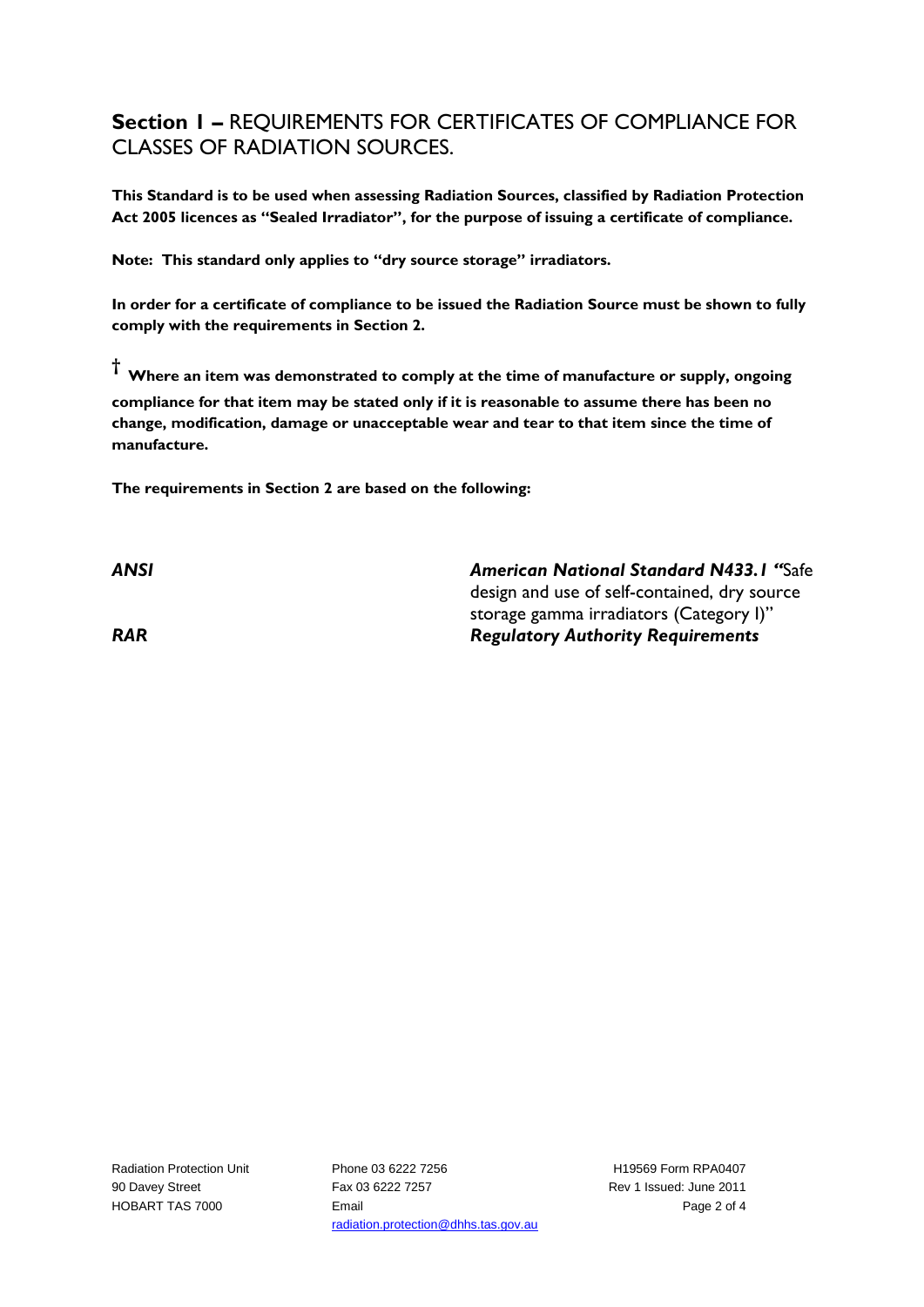#### **Section 2 - PARTS OF STANDARDS AND CODES OF PRACTICE ADOPTED BY THIS STANDARD OF COMPLIANCE**

| <b>Item</b>                        | <b>Requirements</b>             |
|------------------------------------|---------------------------------|
| Manufacturer's                     | ANSI 6.1 $^{\dagger}$           |
| <b>Responsibility</b>              |                                 |
|                                    | ANSI 6.2 $†$                    |
|                                    | ANSI $6.3^{\dagger}$            |
|                                    | ANSI $6.4^{\dagger}$            |
| Maximum Permissible                | <b>ANSI 7.2</b>                 |
| <b>Radiation Levels-</b>           |                                 |
| <b>Measurement</b>                 |                                 |
| Configuration $†$                  |                                 |
| "Source in Use" -                  | <b>ANSI 7.3.1</b>               |
| "Source not in Use"                |                                 |
| <b>Exposure level</b>              |                                 |
| During sample loading              | <b>ANSI 7.3.1.1</b>             |
| and unloading                      |                                 |
| <b>Temporary Sample</b>            | <b>ANSI 7.3.2</b>               |
| <b>Load/Unload Condition</b>       |                                 |
| <b>Exposure level</b>              |                                 |
| <b>Transient Condition</b>         | <b>ANSI 7.3.3</b>               |
| <b>Exposure level</b>              |                                 |
| <b>Hand Operated</b>               | ANSI 7.3.3.1                    |
| <b>Exposure level</b>              |                                 |
| <b>Survey by Manufacturer</b>      | ANSI 7.4.1 $^{\dagger}$         |
| on New Irradiators                 |                                 |
| <b>Interlocks</b>                  | <b>ANSI 8.2.1<sup>t</sup></b>   |
| <b>Movable Shielding</b>           | <b>ANSI 8.2.2<sup>t</sup></b>   |
| <b>Incorrect Procedure</b>         | ANSI 8.2.3 $†$                  |
| <b>Power Failure</b>               | ANSI 8.4 $†$                    |
| <b>Integrity of Shield</b>         | ANSI 9.1 $^{\dagger}$           |
| <b>Unencased Shield</b>            | ANSI 9.1 $^{\dagger}$           |
| <b>Encasement thickness</b>        | ANSI $9.3^{\dagger}$            |
| <b>Encasement penetration</b>      | ANSI $9.4^{\dagger}$            |
| Tubes through encased              | ANSI $9.5^{\dagger}$            |
| shielding                          |                                 |
| <b>Source Holder</b>               | <b>ANSI 10.1.1</b> <sup>t</sup> |
|                                    | <b>ANSI 10.1.2<sup>t</sup></b>  |
|                                    | <b>ANSI 10.2<sup>†</sup></b>    |
| Movable sources(s)                 | <b>ANSI 8.2.</b> †              |
| <b>Controls and Indicators</b>     | <b>ANSI 11.1</b>                |
| <b>Status indicator colours</b>    | <b>ANSI 11.2</b>                |
| <b>Status of the irradiator to</b> | <b>ANSI 11.3</b>                |
| be "Obvious"                       |                                 |
| <b>Master Control Required</b>     | <b>ANSI 11.4</b>                |
| <b>Termination of Use</b>          | <b>ANSI 11.5</b>                |
| <b>Labelling</b>                   |                                 |
| Isotope, activity and date         | <b>ANSI 12.1.1</b>              |
| of measurement                     |                                 |
| <b>Caution or Danger</b>           | <b>ANSI 12.1.1</b>              |
| <b>Radioactive Material</b>        |                                 |

Radiation Protection Unit 90 Davey Street HOBART TAS 7000

Phone 03 6222 7256 Fax 03 6222 7257 Email radiation.protection@dhhs.tas.gov.au

H19569 Form RPA0407 Rev 1 Issued: June 2011 Page 3 of 4